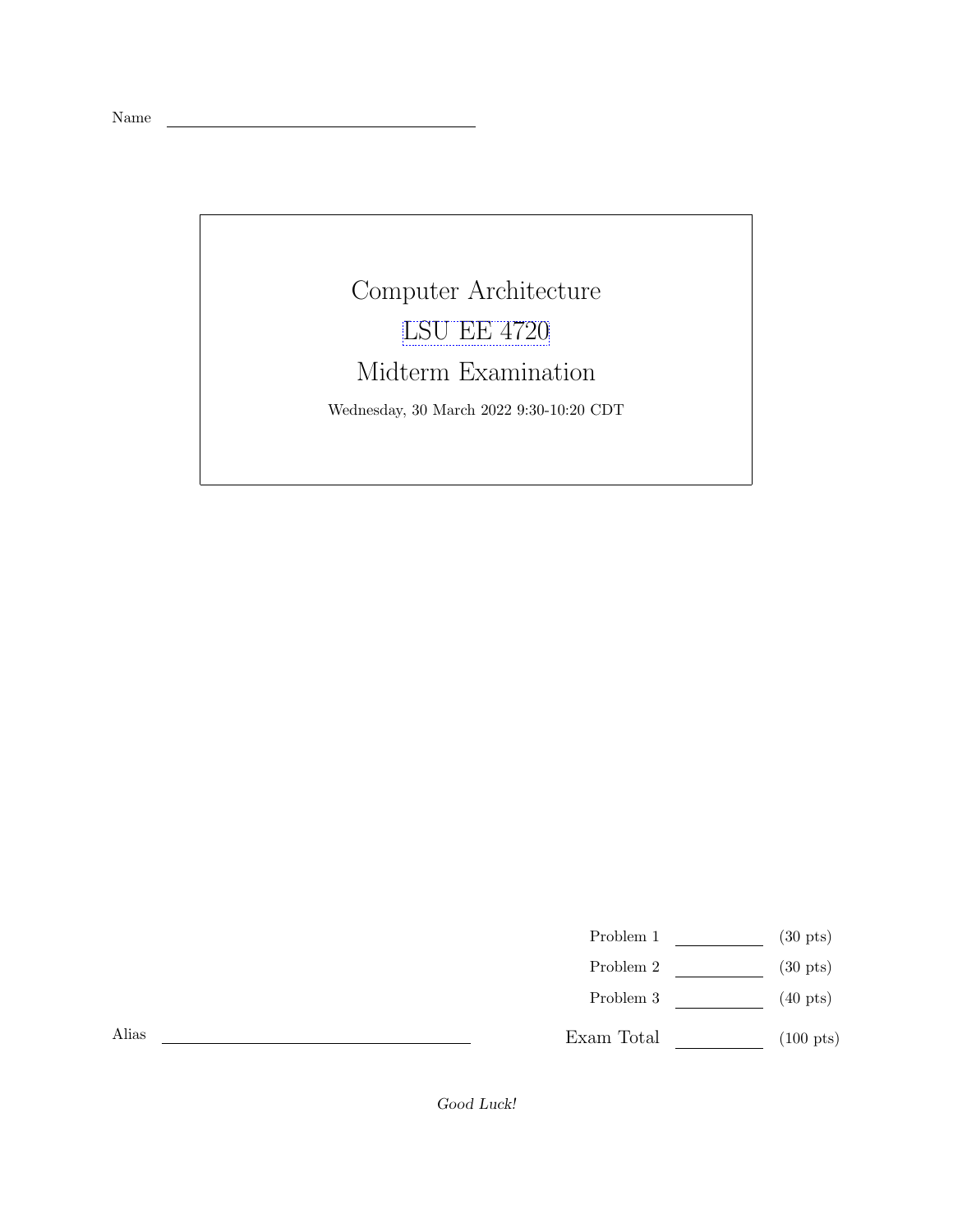Problem 1: [30 pts] The code fragment below is to execute on the illustrated implementation. Show its execution and compute the instruction throughput (IPC) for a large number of iterations. (Note: sh is store half.)



Show execution of code below.

Mark each input to the rtv mux (in  $EX$ )  $\Box$  and by the branch comparison (blue) mux used by the code below.

Compute instruction throughput (IPC) for a large number of iterations.

```
lw r1, 0(r2)
LOOP:
 addi r2, r2, 4
sh r1, -2(r2)
lw r3, -4(r2)
bne r3, r1, LOOP
 lw r1, 0(r2)
```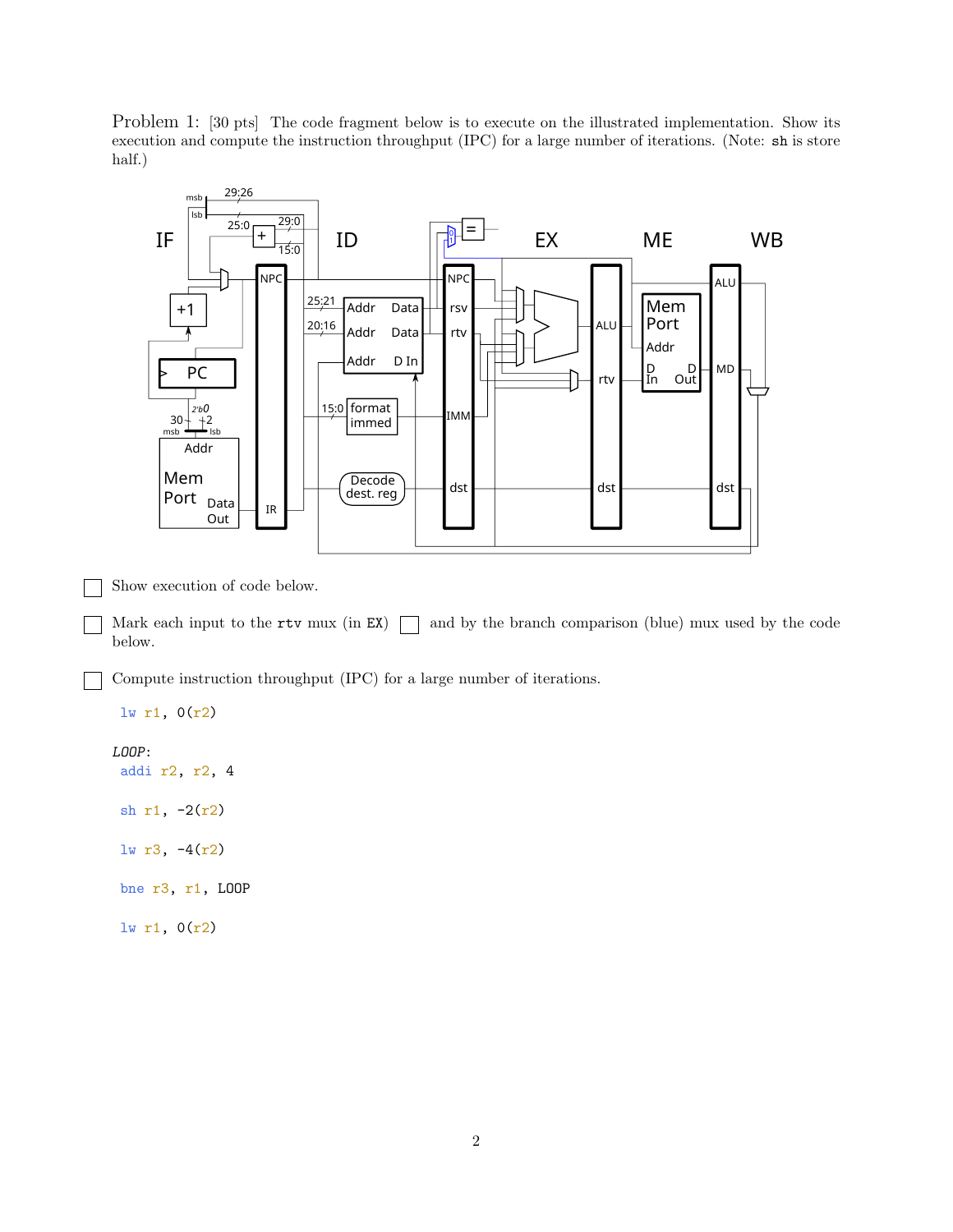Problem 2: [30 pts] Appearing below (and larger on the next page) is a MIPS implementation based on the solution to Homework 4 Problem 2, in which control logic for a branch bypass was designed. The diagram includes a Stall signal in the lower right. Add control logic to set the stall signal to 1 when a beq needs to stall due to a dependence that can't be bypassed.

Appearing below are some code fragments. Complete executions are shown for the first two, in the others the executions are incomplete. The control logic should work with these code fragments. It may be helpful to complete the executions.



Use next page for solution.

| # Cycle<br>addi $r1$ , $r2$ , 3<br>beq r1, r4, TARG<br>nop   | $\mathbf{O}$<br>IF | $\mathbf{1}$<br>ID<br>IF | $\overline{2}$<br>ЕX<br>ID<br>ΙF | 3<br>МE<br>-><br>$\rightarrow$ | 4<br>WB<br>EX<br>ID | 5<br>МE<br>ЕX | 6<br>WB<br>ME | 7<br>WB                 |         |                                         |
|--------------------------------------------------------------|--------------------|--------------------------|----------------------------------|--------------------------------|---------------------|---------------|---------------|-------------------------|---------|-----------------------------------------|
| # Cycle<br>addi r1, r2, 3<br>beq $r4$ , $r1$ , TARG<br>nop   | $\mathsf{O}$<br>IF | $\mathbf{1}$<br>ID<br>IF | $2 \quad 3$<br>ΕX<br>ID<br>IF    | МE<br>-----><br>$---->$        | $4^{\circ}$<br>WВ   | 5<br>ЕX<br>ID | 6<br>МE<br>EX | $7^{\circ}$<br>WB<br>ME | 8<br>WB |                                         |
| # Cycle<br>$lw$ r1, $0(r2)$<br>beq r1, r4, TARG<br>nop       | $\mathsf{O}$<br>IF | $\mathbf{1}$<br>ID<br>IF | $2^{\circ}$<br>ΕX<br>ID<br>ΙF    | 3                              | $4^{\circ}$         | 5             | 6             | $7^{\circ}$             | 8       | ME WB # Note: Intentionally incomplete. |
| # Cycle<br>$lw$ r1, $0(r2)$<br>beq $r4$ , $r1$ , TARG<br>nop | $\mathsf{O}$<br>ΙF | $\mathbf{1}$<br>ID<br>ΙF | $\overline{2}$<br>ΕX<br>ID<br>IF | 3<br>ME                        | 4<br>WB             | 5             | 6             | $7\phantom{.}$          | 8       | # Note: Intentionally incomplete.       |
| # Cycle<br>1w r9, 0(r2)<br>beq $r1$ , $r4$ , TARG<br>nop     | $\mathbf{0}$<br>IF | $\mathbf{1}$<br>ID<br>ΙF | $\overline{2}$<br>ΕX<br>ID<br>ΙF | 3<br>ME                        | 4<br>WB             | 5             | 6             | $7^{\circ}$             | 8       | # Note: Intentionally incomplete.       |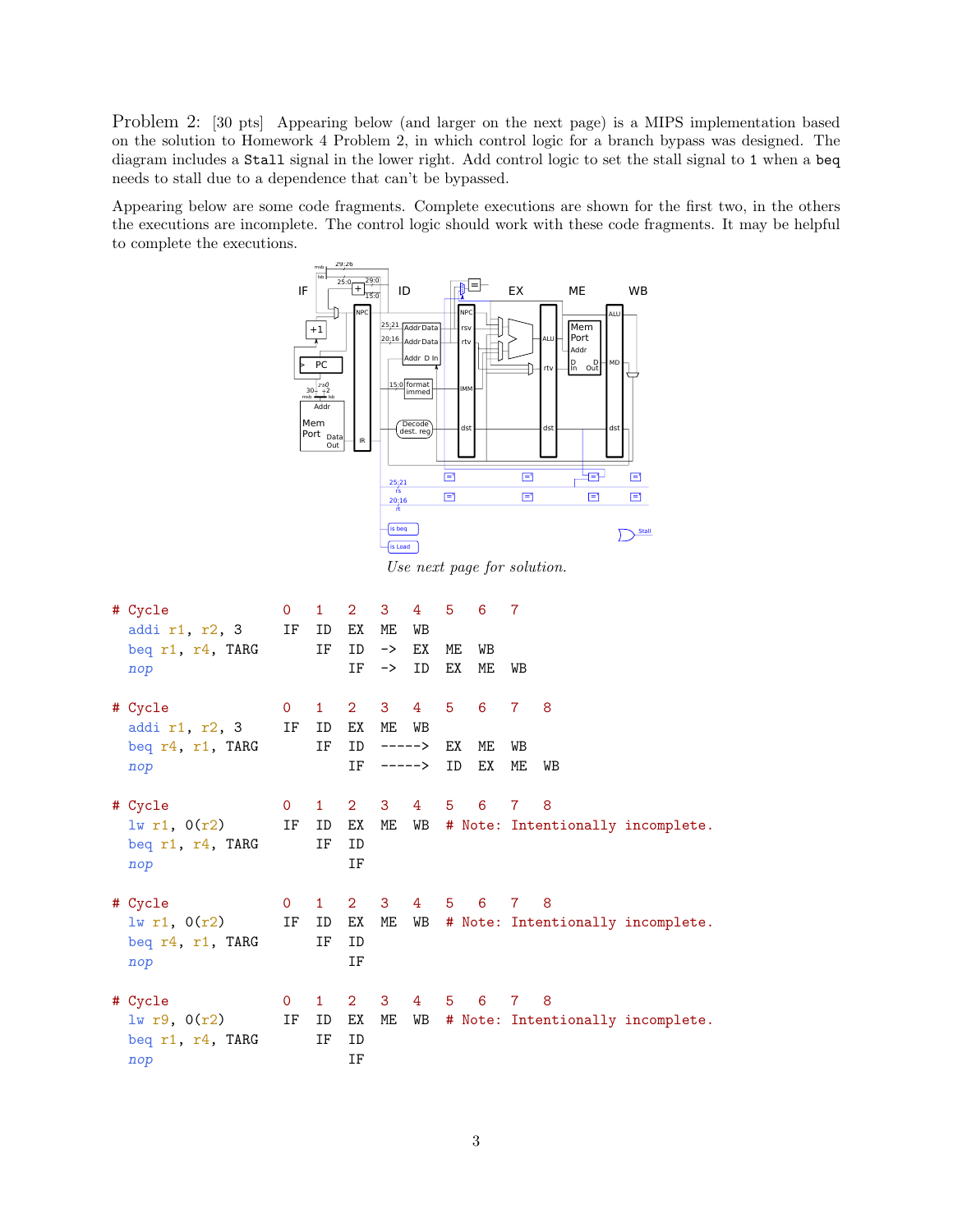Design control logic to generate the stalls for a beq. Show connections to the input of the OR gate on the lower right. Make sure that the logic handles the cases above and for similar situations. Use as many or as few comparison units,  $| =' |$ , as you need.

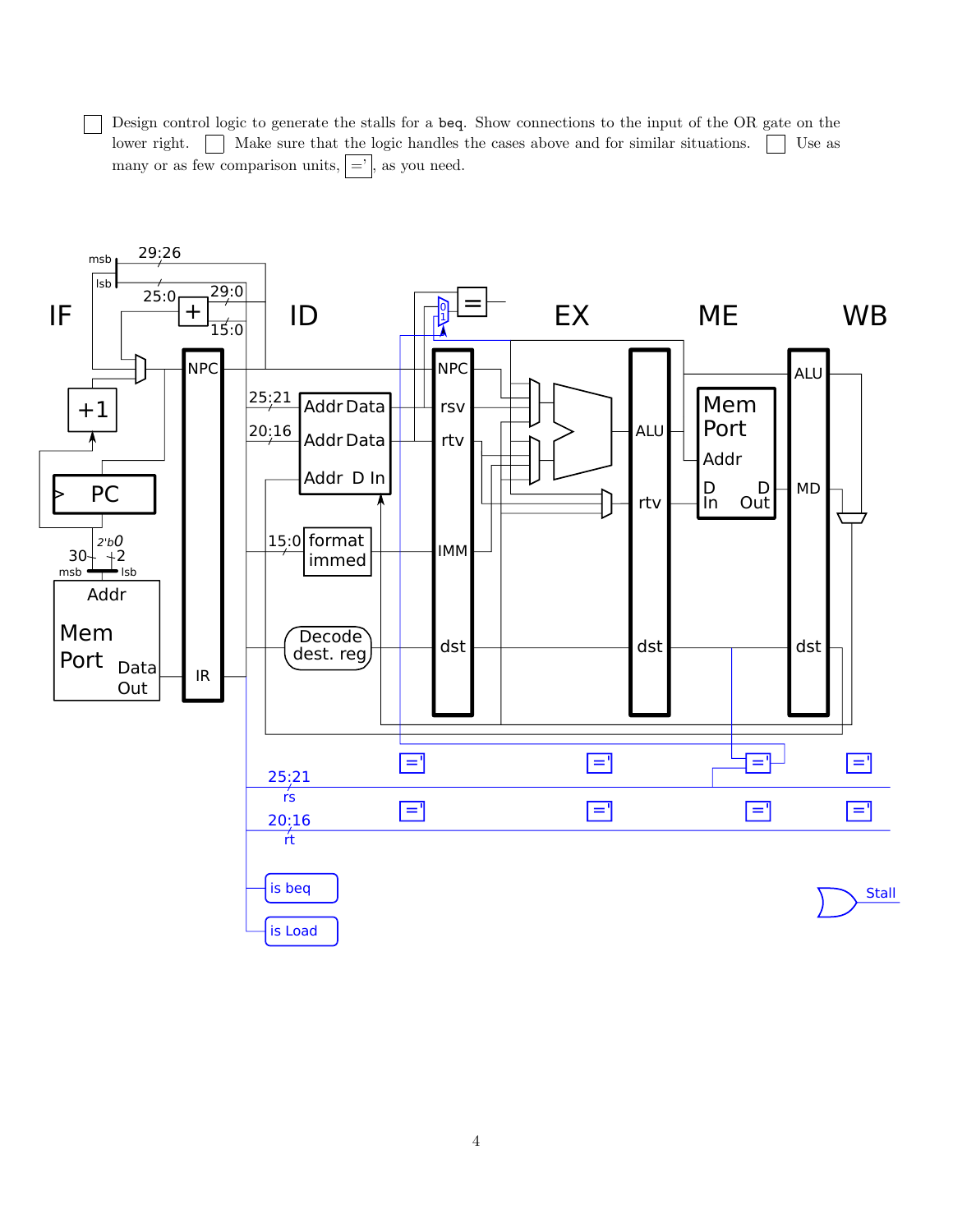Problem 3: [40 pts] Answer each question below.

(a) The MIPS code below loads, stores, and loads again. The two sets of tables further below show the contents of memory before and after the code executes. Numbers in the table are hexadecimal. The code runs on a big-endian system.

```
# Initially r2 = 0x1200
LOOP:
lw r1, 0(r2)
sb r1, 1(r2)
lw r3, 0(r2)
bne r1, r3, LOOP
 addi r2, r2, 4
```
Modify the After column so that it shows the contents of memory after the code executes.

|         | <b>Before</b> |         | After    |
|---------|---------------|---------|----------|
| Memory  | Memory        | Memory  | Memory   |
| Address | Contents      | Address | Contents |
| 0x1200  | 0xa0          | 0x1200  | 0xa0     |
| 0x1201  | 0xa1          | 0x1201  | 0xa1     |
| 0x1202  | 0xa2          | 0x1202  | 0xa2     |
| 0x1203  | 0xa3          | 0x1203  | 0xa3     |
| 0x1204  | 0xa4          | 0x1204  | 0xa4     |
| 0x1205  | 0xa5          | 0x1205  | 0xa5     |
| 0x1206  | 0xa6          | 0x1206  | 0xa6     |
| 0x1207  | 0xa7          | 0x1207  | 0xa7     |

Modify one row in the Before column below so that the code above executes just one iteration.

|         | <b>Before</b> |         | After    |
|---------|---------------|---------|----------|
| Memory  | Memory        | Memory  | Memory   |
| Address | Contents      | Address | Contents |
| 0x1200  | 0xa0          | 0x1200  | 0xa0     |
| 0x1201  | 0xa1          | 0x1201  | 0xa1     |
| 0x1202  | 0xa2          | 0x1202  | 0xa2     |
| 0x1203  | 0xa3          | 0x1203  | 0xa3     |
| 0x1204  | 0xa4          | 0x1204  | 0xa4     |
| 0x1205  | 0xa5          | 0x1205  | 0xa5     |
| 0x1206  | 0xa6          | 0x1206  | 0xa6     |
| 0x1207  | 0xa7          | 0x1207  | 0xa7     |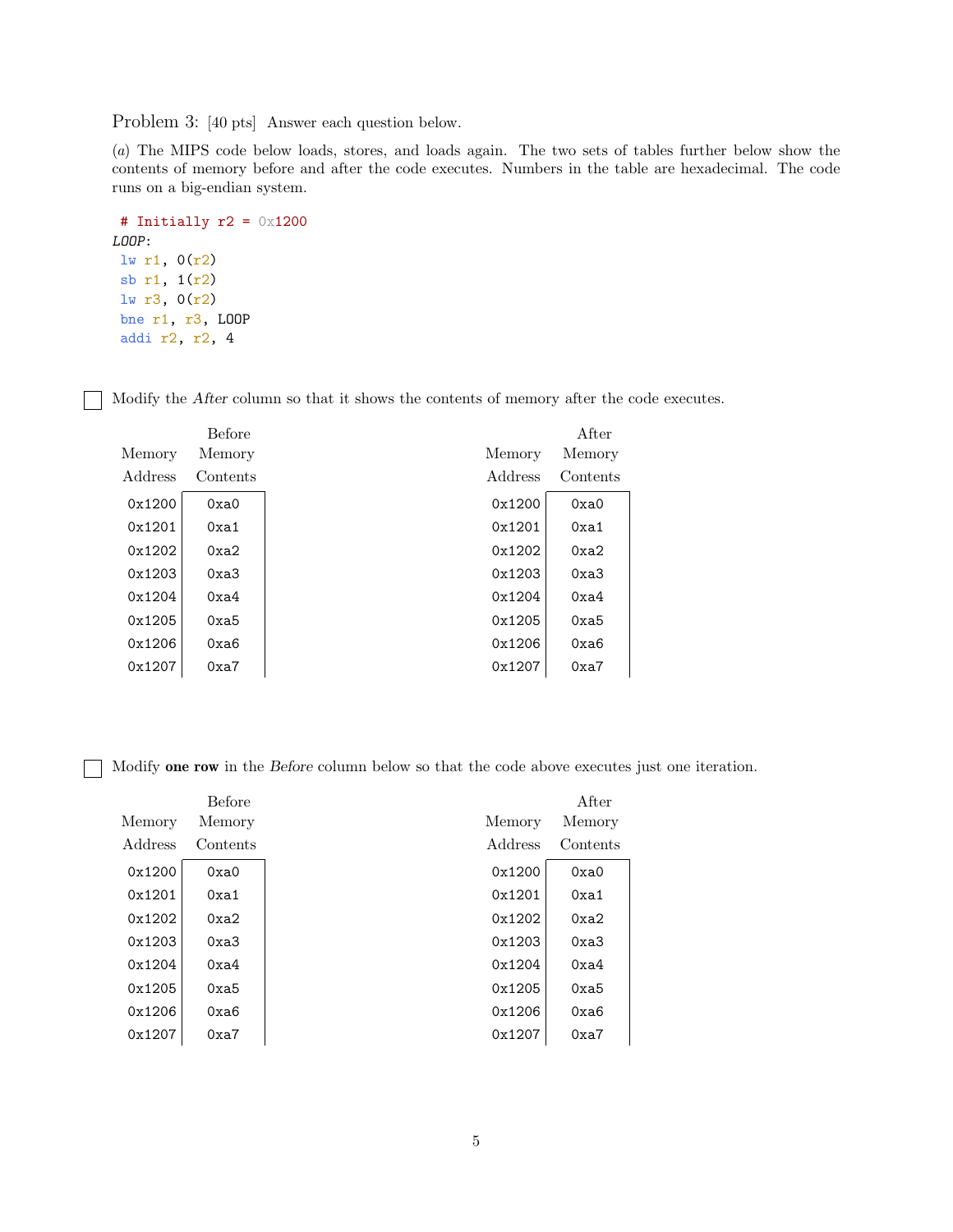(b) Show the encoding of each MIPS instruction below. (That is, show the layout of the 32 bits in the instruction.) Fill fields with numeric values whenever possible, such as for register numbers and immediate values. For unknown opcodes and func field values show some kind of name.

 $31$  0 Show encoding of: xor r4, r5, r6.  $31$  0 Show encoding of: addi r7, r8, 9.  $31$  0

(c) Arm A32 is a 32-bit ISA, Arm A64 (Aarch64) is a 64-bit ISA.

What does the *n* in *n*-bit ISA refer to?

Show encoding of: lw r1, 2(r3).

Name an application or kind of device for which a 32-bit ISA has an advantage, and  $\Box$  describe the advantage.

Name an application or kind of device for which a 64-bit ISA is a requirement or a big advantage, and  $\Box$ describe the requirement/advantage.